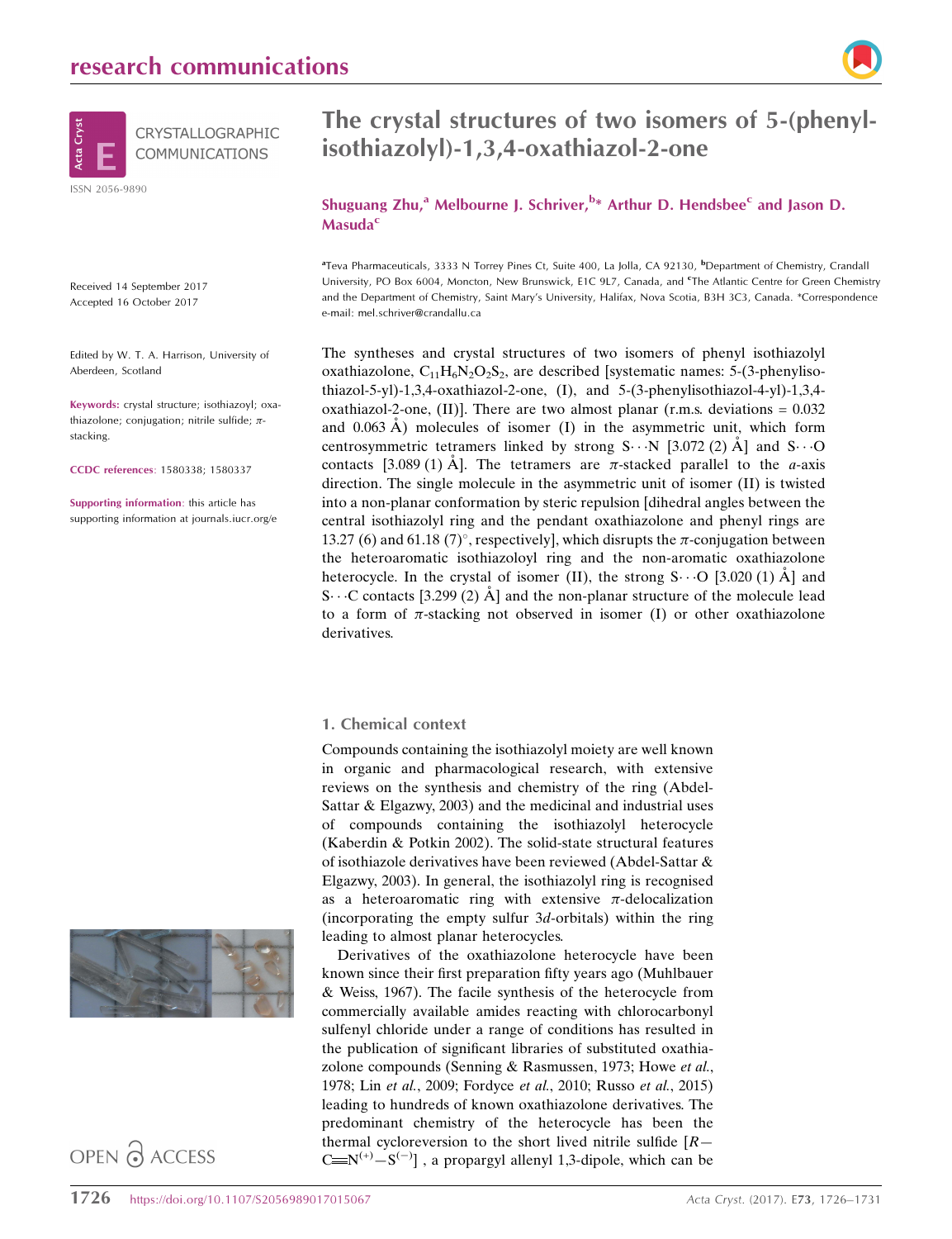trapped by electron-deficient  $\pi$  bonds in reasonable yield to give families of new heterocycles (Paton, 1989), including isothiazole derivatives. As a result of the electronic properties of the short-lived nitrile sulfide intermediates, optimal conditions for cyclization require trapping reactions with electrondeficient dipolariphiles. Industrially, various derivatives of the oxathiazolone heterocycle have been reported as potential fungicides (Klaus et al., 1965), pesticides (Hölzl, 2004) and as polymer additives (Crosby 1978). More recently, the medicinal properties of the oxathiazolone heterocycle have been explored as selective inhibitors for tuberculosis (Lin et al., 2009), inflammatory diseases (Fan et al., 2014) and as proteasome inhibitors (Russo et al., 2015).

In previous structural studies on oxathiazolone compounds, the non-aromatic heterocyclic rings were found to be planar with largely localized  $C = N$  and  $C = O$  double bonds. The extent of  $\pi$ -delocalization within the oxathiazolone ring and to the substituent group and the effect on the structure and chemical properties have been discussed spectroscopically (Markgraf et al., 2007) and structurally (Krayushkin et al.,  $2010a,b$ ). Our interest in this system was prompted by the possibility that catenated systems of isothiazolone heterocycles may have useful electronic properties as the number of  $\pi$  systems is increased.



#### 2. Structural commentary

There are two independent molecules in the asymmetric unit of (I) (Fig. 1). In general, the two molecules are not significantly different with the exception of the C—S bonds in the oxathiazolone rings. In one of the molecules, the  $C1-S1$ distance  $[1.762(2)$  Å is longer than the same bond in the second molecule,  $C12-S3$  [1.746 (2)  $\AA$ ]. The difference may arise from the nature of the intermolecular contacts to the sulfur atoms, with a strong pair of co-planar S...N contacts [3.086 (2)  $\AA$ ] in the first molecule but only one S $\cdots$ N contact  $[3.072 (2)$   $\AA]$  in the second molecule (which is also twisted out of the plane of the molecule). These differences are due to the position of the independent molecules in the tetramer that will be described below. For the purposes of further structural





analysis, we will restrict our discussion to the first molecule in the asymmetric unit. The asymmetric unit of (II) is shown in Fig. 2.

The bond distances and angles within the terminal phenyl rings in compounds (I) and (II) are not significantly different from the those reported for related compounds (Schriver & Zaworotko, 1995; Krayushkin et al.,  $2010a,b$ ). The sum of the endocyclic bond angles in the isothiazole moieties for both (I) and (II) (540.0°) is consistent with planar (ideal sum =  $540^{\circ}$ )  $\pi$ -delocalized five-membered rings, as expected. The bond lengths of the endocyclic bonds in the isothiazolyl moieties in (I) and (II) are not significantly ( $\delta > 3\sigma$ ) different from the



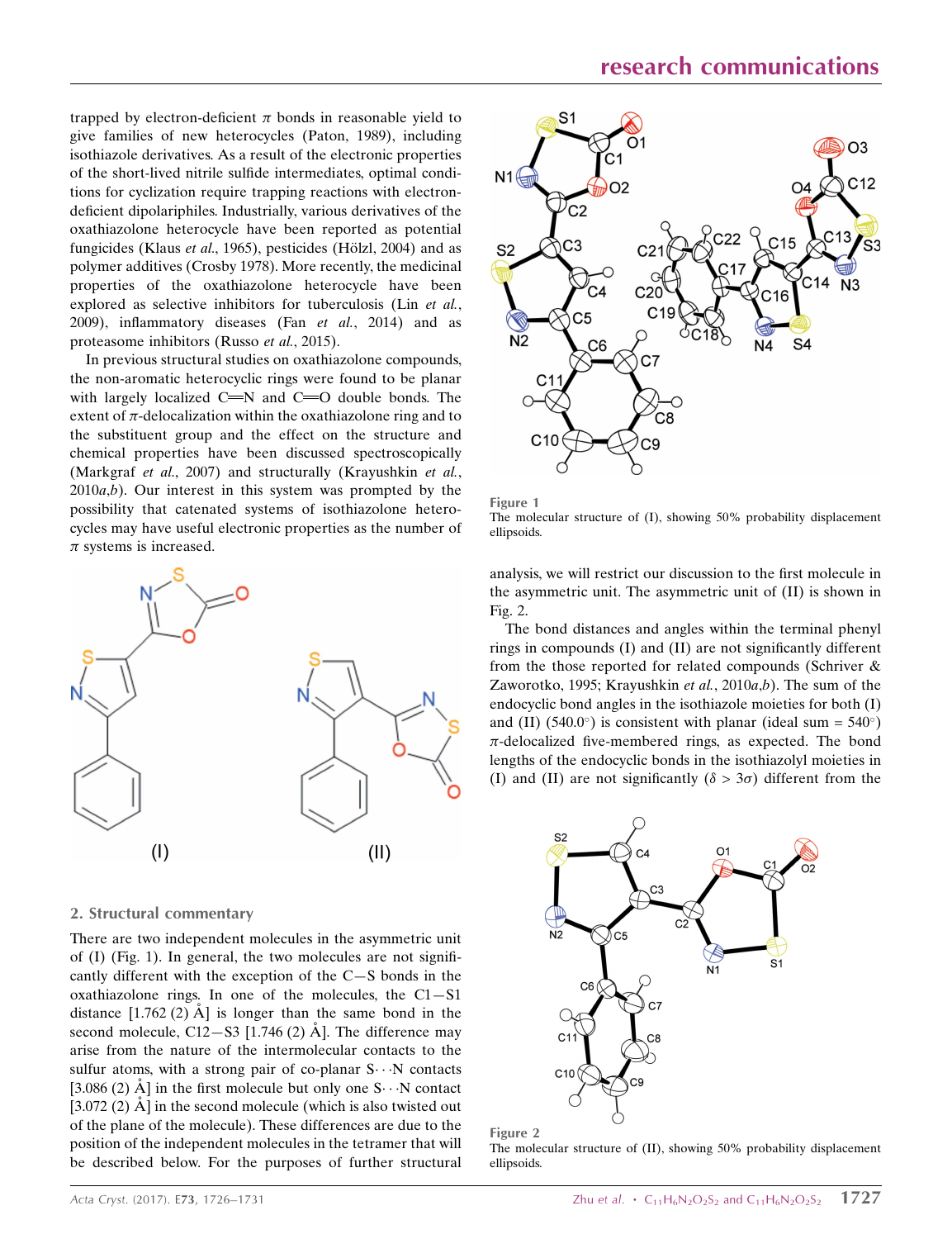statistical averages from previous structural studies (Bridson *et al.*, 1994, 1995). While the C $\equiv$ N bonds in the isothiazolyl rings of (I) [1.327 (3)  $\AA$ ] and (II) [1.321 (2)  $\AA$ ] and the C=C bonds in (I)  $[1.361 (3)$  Å ] and (II)  $[1.374 (2)$  Å ] are mostly longer than the statistical averages for C=N [1.308  $\pm$  0.016 Å] and C=C bonds  $[1.369 \pm 0.002 \text{ Å}]$ , the differences are not sufficient to warrant an assessment of their cause or their effect on the structure.

The bond distances and angles within the oxathiazolone rings in compounds (I) and (II) are not significantly different  $(\delta \geq 3\sigma)$  from the statistical averages for published crystal structures (Schriver & Zaworotko, 1995; Bridson et al. 1994, 1995; Vorontsova et al., 1996; McMillan et al., 2006; Krayushkin et al., 2010a,b; Nason et al., 2017). The sum of the endocyclic bond angles in the oxathiazolone rings for both (I) and (II) (540.0 $^{\circ}$ ) is consistent with planar rings (ideal sum =  $540^{\circ}$ ). The S-N bonds in the oxathiazolone rings of (I) [1.685 (2)  $\AA$ ] and (II) [1.682 (1)  $\AA$ ], the C<sub>sub</sub> - O bonds in (I) [1.364 (2) Å] and (II) [1.375 (1) Å] and the inter-ring  $Csp^2$  –  $Csp^2$  bonds in (I) [1.449 (3) Å] and (II) [1.451 (2) Å] are all consistently shorter than the statistical averages for S—N  $[1.696 \pm 0.022 \text{ Å}]$ , C<sub>sub</sub> – O  $[1.392 \pm 0.030 \text{ Å}]$  and C=C bonds  $[1.461 \pm 0.025 \text{ Å}]$ . These differences, however, are not sufficient to warrant an assessment of their cause or their effect on the structure.

The three rings in the molecules of (I) are nearly co-planar, with the dihedral angles between central isothiazolyl ring and the pendant oxathiazolone and phenyl rings being 3.06 (11) and  $1.10$  (12)°, respectively, for the S1 molecule and  $2.62$  (9) and  $6.84$  (10) $^{\circ}$ , respectively, for the S3 molecule. Overall r.m.s. deviations for the S1 and S3 molecules are 0.032 and 0.063  $\AA$ . respectively. In contrast to the near planarity of both asymmetric molecules of (I), the single molecule of (II) features significant twists between the central isothiazolyl ring and the pendant oxathiazolone and phenyl rings [dihedral angles of 13.27 (6) and 61.18 (7) $^{\circ}$ , respectively], which may be ascribed to steric crowding. It has been argued, based on spectroscopic and structural evidence, that  $\pi$ -delocalization extends between the rings of oxathiazolone heterocycles attached to aromatic rings, resulting in observable differences (Schriver & Zaworotko, 1995; Krayushkin et al., 2010a,b; Markgraf et al., 2007). In this work it can be seen that nearly identical molecules result, even when torsion angles are present that would effectively disrupt any  $\pi$  conjugation between the rings, suggesting that the presence or absence of inter-ring  $\pi$  delocalization does not have a significant effect on the structure of the molecules.

### 3. Supramolecular features

In all previous reports on the solid-state structures of compounds containing the oxathiazolone heterocycle, the intermolecular interactions have been ignored or described as insignificant, with the exception of the recent observation of



Figure 3

A packing diagram of (I) showing  $\pi-\pi$  stacking parallel to the *a*-axis direction (top). Co-planar paired head-to-head molecules [green lines, S $\cdots$ N distance of 3.086 (2) Å] and paired molecules separated by out-of-plane contacts [blue lines, S.  $\cdot \cdot$  N distance of 3.072 (2) Å], violet lines S.  $\cdot \cdot$  O distance of  $3.089(1)$  Å].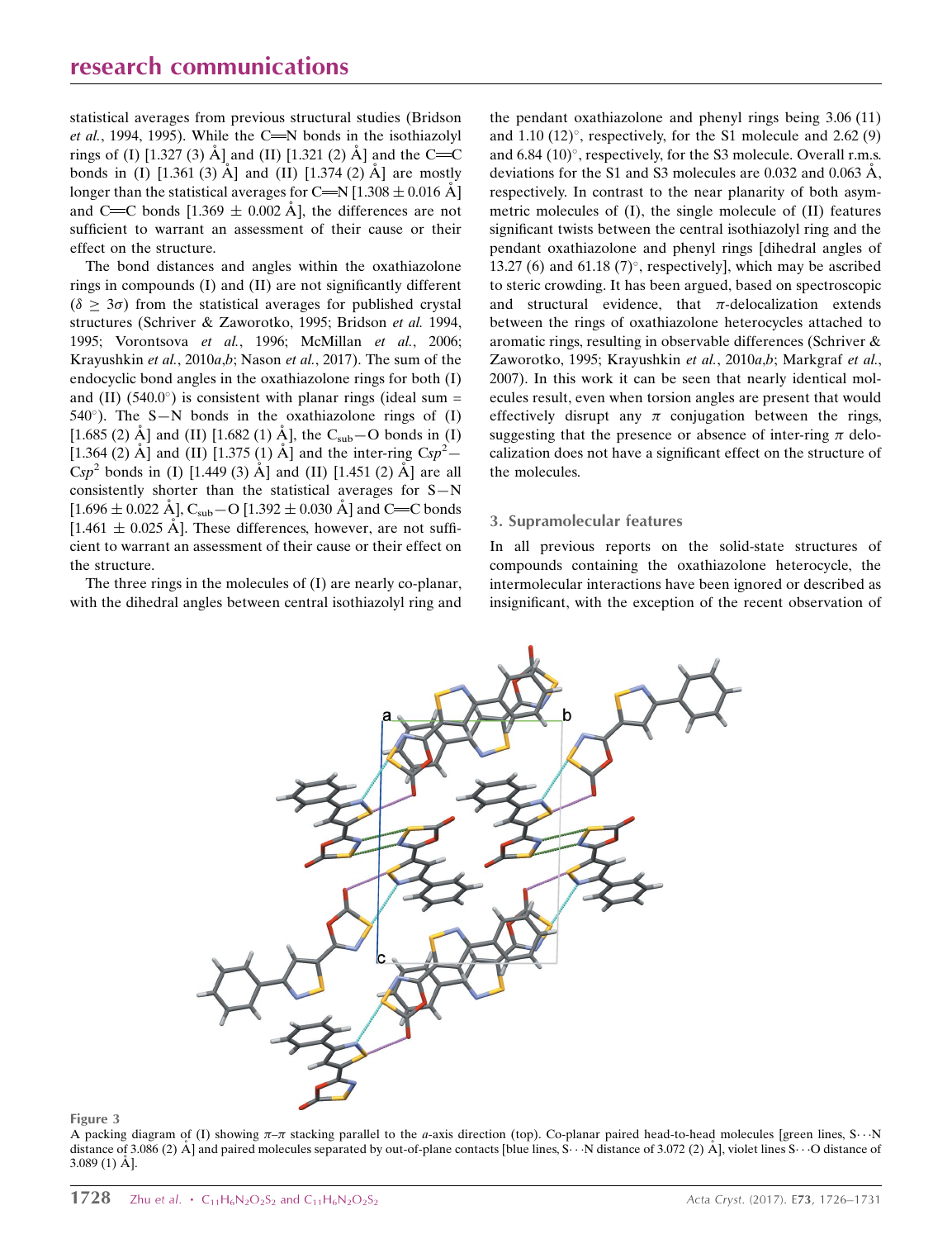

Figure 4

A packing diagram of (II) within the unit cell showing molecular pairs linked by  $S \cdot \cdot \cdot O$  contacts of 3.020 (1) Å.

 $\pi$ -stacking in the styryl derivative (Nason et al., 2017). The strongest intermolecular contacts in  $(I)$  are  $S3 \cdot \cdot \cdot N3$ [3.086 (2)  $\rm \AA]$ , S1 $\cdots$ N4 [3.072 (2)  $\rm \AA$ ] and S4 $\cdots$ O1 [3.089 (1)  $\rm \AA$ ] (Fig. 3). The  $S3 \cdots N3$  contacts assist in the formation of a coplanar pair of identical molecules within the asymmetric unit. The other molecules in the asymmetric unit are connected via the S1 $\cdots$ N4 [3.072 (2)  $\AA$ ] and S4 $\cdots$ O1 [3.089 (1)  $\AA$ ] contacts. Taken together, the contacts between two pairs of identical molecules in the asymmetric unit form a centrosymmetric tetramer that in turn form  $\pi$ -stacks parallel to the  $a$  axis. The intermolecular contacts between sulfur and nitrogen and oxygen have been observed in another oxathiazolone ring that also resulted in  $\pi$ -stacking of the planar molecules (Nason et al., 2017).

The strongest intermolecular contacts in  $(II)$  are  $S2 \cdots O2$  $[3.020 (1) \text{ Å}]$ ,  $S1 \cdots C10$   $[3.299 (2) \text{ Å}]$  and  $C4 \cdots O2$ 



[3.100 (2) Å] (Fig. 4). The C4 $\cdot \cdot$  -O2 contact, while significantly shorter than the sum of van der Waals radii for the atoms, is to some extent, the result of the adjacent stronger  $S2 \cdots O2$ contact. The geometry of the molecule (II) reduces the opportunity for the formation of  $\pi$ -stacks but it is observed that the centroid of the terminal phenyl ring is  $3.632(2)$   $\AA$ above and parallel to the nearly planar portion of an adjacent molecule formed by the two heterocyclic rings (Fig. 4).

#### 3.1. Database survey

A search of the Cambridge Structural Database (Version 5.38; Groom et al., 2016) revealed that eleven crystal structures of oxathiazolone derivatives in peer-reviewed journals have been reported previously (Bridson et al., 1994, 1995; Schriver & Zaworotko, 1995; Vorontsova et al., 1996; McMillan et al., 2006; Krayushkin et al., 2010a,b; Nason et al., 2017), which have been partially reviewed (McMillan et al., 2006 and Krayushkin et al., 2010a,b). An additional five X-ray oxathiazolone crystal structures have been reported in theses (Demas, 1982; Zhu, 1997). There are also two published gasphase electron-diffraction structures of oxathiazolone derivatives (Bak et al., 1978, 1982). The structures fall into two groups: those that feature a  $Csp^2 - Csp^3$  bond between the heterocycle and the saturated organic substituent and those that feature a  $Csp^2 - Csp^2$  bond between the heterocycle and the unsaturated organic substituent (either a phenyl group, heterocyclic ring or alkenyl moiety).

#### 4. Synthesis and crystallization

Compound (I) was prepared following a local variation of literature methods (Howe et al., 1978). 3-Phenylisothiazole-4 carbonamide (Zhu, 1997) (2.90 g, 14.2 mmol) was placed in 50 ml of toluene under nitrogen and chlorocarbonyl sulfenyl chloride (4.20 g, 32.0 mmol, approximately  $2 \times$  molar excess) was added dropwise to the stirred solution. The resulting mixture was heated (363–373 K) under nitrogen for 1.5 h and allowed to evaporate to a solid residue. The evaporate was recrystallized from toluene solution to give colourless needleshaped crystals (Fig. 5) (3.20 g, 12.2 mmol, 86%). Elemental



Figure 5 A photograph of crystals of (I) ( $5 \times 5$  mm background grid).



Figure 6 A photograph of crystals of (II) ( $5 \times 5$  mm background grid).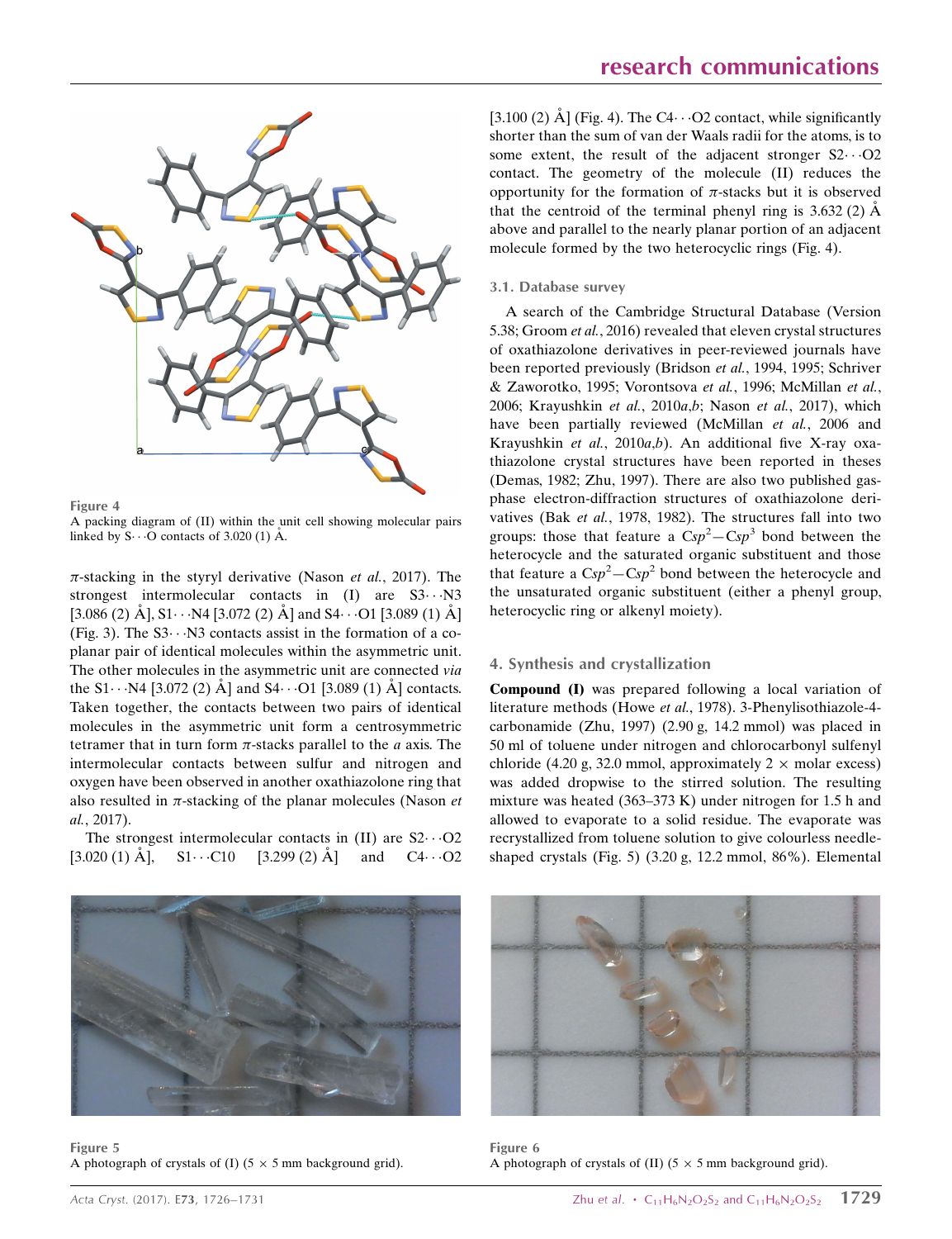# research communications

Table 1 Experimental details.

|                                                                         | (I)                                    | (II)                                     |
|-------------------------------------------------------------------------|----------------------------------------|------------------------------------------|
| Crystal data                                                            |                                        |                                          |
| Chemical formula                                                        | $C_{11}H_6N_2O_2S_2$                   | $C_{11}H_6N_2O_2S_2$                     |
| $M_{r}$                                                                 | 262.30                                 | 262.30                                   |
| Crystal system, space group                                             | Triclinic, $P\overline{1}$             | Monoclinic, $P21/c$                      |
| Temperature $(K)$                                                       | 296                                    | 296                                      |
| $a, b, c$ (A)                                                           | 7.2739 (7), 11.2713 (11), 14.6909 (15) | $9.7202(6)$ , $9.9723(6)$ , $11.2165(7)$ |
|                                                                         | 87.562 (1), 78.341 (1), 71.624 (1)     | 90, 90.399 (1), 90                       |
| $\alpha,\,\beta,\,\gamma\ (\hat{ }^{\circ })$ $V\,(\mathrm{A}^3)$       | 1119.16 (19)                           | 1087.22 (12)                             |
| Z                                                                       | 4                                      | $\overline{4}$                           |
| Radiation type                                                          | Mo $K\alpha$                           | Mo $K\alpha$                             |
| $\mu$ (mm <sup>-1</sup> )                                               | 0.46                                   | 0.48                                     |
| Crystal size (mm)                                                       | $0.49 \times 0.25 \times 0.14$         | $0.48 \times 0.43 \times 0.37$           |
| Data collection                                                         |                                        |                                          |
| Diffractometer                                                          | Bruker APEXII CCD                      | <b>Bruker APEXII CCD</b>                 |
| Absorption correction                                                   | Multi-scan (SADABS; Bruker, 2008)      | Multi-scan (SADABS; Bruker, 2008)        |
| $T_{\min}$ , $T_{\max}$                                                 | 0.804, 0.936                           | 0.719, 0.837                             |
| No. of measured, independent and                                        | 7476, 3862, 3485                       | 8041, 2362, 2228                         |
| observed $[I > 2\sigma(I)]$ reflections                                 |                                        |                                          |
| $R_{\rm int}$                                                           | 0.015                                  | 0.017                                    |
| $(\sin \theta/\lambda)_{\text{max}}$ $(\text{A}^{-1})$                  | 0.595                                  | 0.639                                    |
| Refinement                                                              |                                        |                                          |
| $R[F^2 > 2\sigma(F^2)], wR(F^2), S$                                     | 0.031, 0.106, 1.04                     | 0.030, 0.083, 1.02                       |
| No. of reflections                                                      | 3862                                   | 2362                                     |
| No. of parameters                                                       | 308                                    | 155                                      |
| H-atom treatment                                                        | H-atom parameters constrained          | H-atom parameters constrained            |
| $\Delta \rho_{\text{max}}$ , $\Delta \rho_{\text{min}}$ (e $\AA^{-3}$ ) | $0.33, -0.23$                          | $0.37, -0.28$                            |

Computer programs: APEX2 and SAINT (Bruker, 2008), SHELXS97 (Sheldrick, 2008) and SHELXL2014 (Sheldrick, 2015).

analysis: calculated % (Found %): 50.35 (50.2); H 2.3 (2.4); N 10.7 (10.7). IR (KBr): 3100 (w), 1812 (w), 1749 (s), 1735 (s), 1598 (s), 1182 (m), 1088 (m), 1014 (w), 959 (s), 884 (ms). 834 (*ms*), 765 (*s*), 734 (*s*), 692 (*ms*). <sup>1</sup>H NMR (400 MHz, CDCl<sub>3</sub>,  $\delta$  p.p.m.): 9.28 (5, 1H), 7.61 (*m*, 2H), 7.46 (*m*, 3H). <sup>13</sup>C NMR (100 MHz, CDCl<sub>3</sub>, δ p.p.m.): 172.7,167.0, 154.1, 152.1, 134.0, 129.6, 129.0, 128.2, 123.3. MS (EI):  $C_{11}H_6N_2O_2S_2$ requires  $(M^+)$ , 262.301, found  $m/e$  (%, assign.): 262 (22,  $M+$ ), 218 (2, M--CO2), 188 (78, M–CONS), 186 (100, C6H5[CCCNS)CN), 160 (1 3, M–COCONS), 135 (26,  $C_6H_5CNS$ , 103 (13,  $C_6H_5CN$ ), 77 (29,  $C_6H_5$ ). UV–visible spectroscopy (hexane)  $\lambda_{\text{max}}$  (log  $\varepsilon$ ) : 275–230 nm (4.11), 197 nm (4.72).

Compound (II) prepared following a local variation of literature methods (Howe et al., 1978). 3-Phenylisothiazole-5 carbonamide (Zhu, 1997) (4.08 g, 20.0 mmol) was placed in 50 ml of toluene under nitrogen and chlorocarbonyl sulfenyl chloride (6.50 g, 50.0 mmol, approximately  $2.5 \times$  molar excess) was added dropwise to the stirred solution. The resulting mixture was heated (363–373 K) under nitrogen for 8.5 h and allowed to evaporate to a solid residue (6.093 g). The evaporate was recrystallized from toluene solution to give colourless block-shaped crystals (Fig. 6) (4.20 g, 20.6 mmol, 83%), Elemental analysis: calculated % (found%) 50.35 (50.0); H 2.3 (2.35); N 10.7 (10.5). IR (KBr): 3097 (w), 3066 (w), 3032 (w), 1813 (ms), 1759 (s), 1738 (s), 1600 (ms), 1590 (ms), 1517 (s), 1496 (s), 1055 (ms), 973 (s), 902 (s), 776 (s), 695 (s) cm<sup>-1. 1</sup>H NMR (400 MHz, CDCl<sub>3</sub>,  $\delta$  p.p.m.): 7.425–7.487 (m, 3H), 7.906–7.937 (m, 2H), 7.976 (5, 1H). <sup>13</sup>C NMR (100MHz, CDCl<sub>3</sub>, δ p.p.m.): 171.5, 167.9, 150.7, 150.5, 133.4, 129.9, 128.9, 126.8, 122.5. MS (EI):  $C_{11}H_6N_2O_2S_2$ requires  $(M^+)$ , 262.301, found m/e (%, assign.): 262 (52, M+), 218 (3, M-CO2), 188 (100, M–CONS), 160 (9, M–COCONS), 135 (2, M–HC–CCOCONS). UV–visible spectroscopy (hexane)  $\lambda_{\text{max}}$  (log  $\varepsilon$ ) : 283 nm (4.25), 248 nm (4.36), 203 nm (94.49).

# 5. Refinement

Crystal data, data collection and structure refinement details are summarized in Table 1. H atoms were positioned geometrically (C—H = 0.93 Å) and refined as riding with  $U_{\text{iso}}(H)$  =  $1.2U_{eq}(C)$ .

# Acknowledgements

SZ and MJS thank John Bridson and David Miller of the Chemistry Department of Memorial University for preliminary crystallographic work. MS would like to acknowledge the work of many student co-workers in the course Chemistry 2113 who worked on the oxathiazolone synthesis and characterization project, and the support of Crandall University. MS would like to acknowledge the Stephen and Ella Steeves Research Fund for operating funds. JDM would like to acknowledge the Canadian Foundation for Innovation Leaders Opportunity fund (CFI–LFO) for upgrades to the diffractometer, the Natural Science and Engineering Council of Canada (NSERC) for operating funds and Saint Mary's University for support.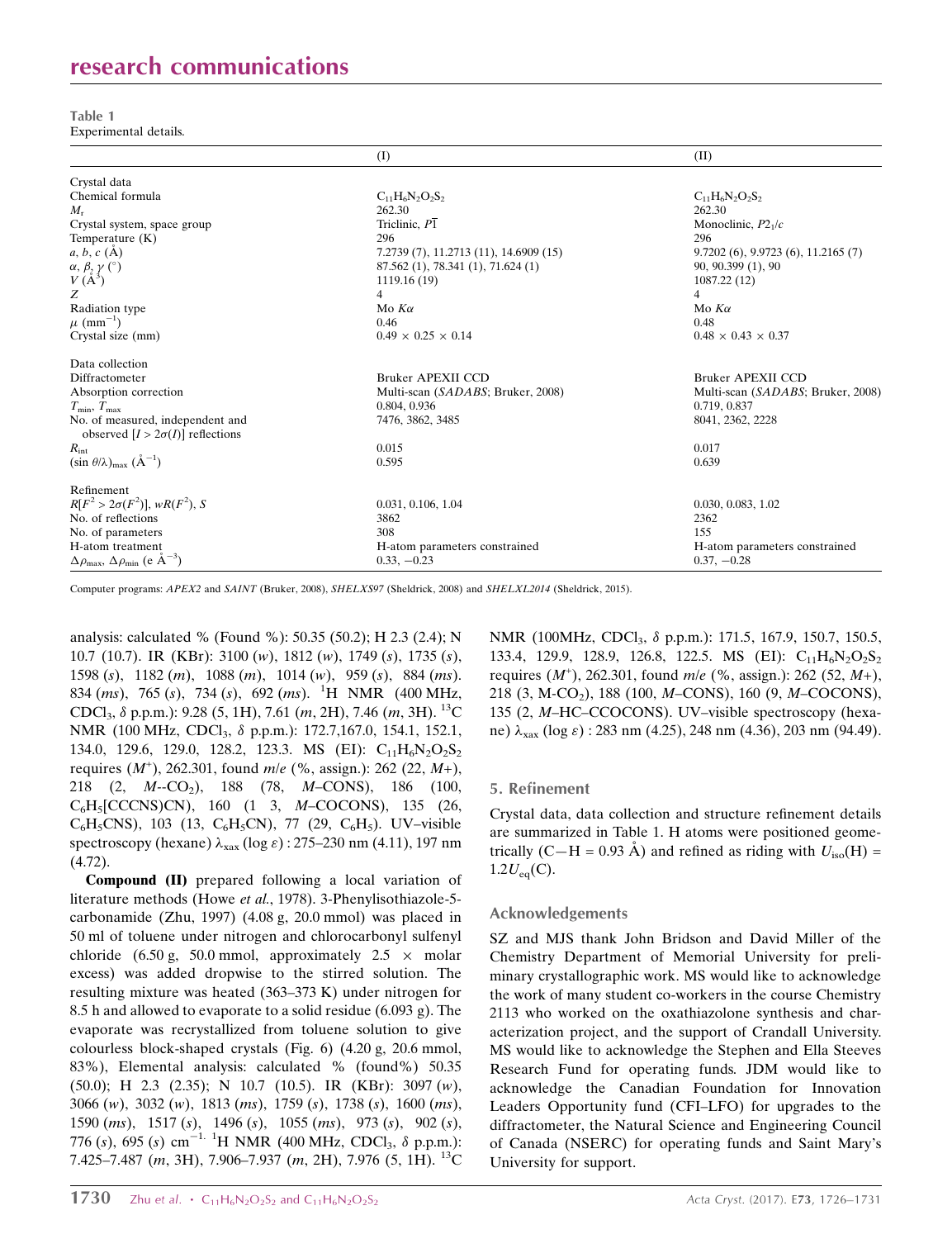References

- [Bak, B., Nielsen, O., Svanholt, H., Almenningen, A., Bastiansen, O.,](https://scripts.iucr.org/cgi-bin/cr.cgi?rm=pdfbb&cnor=hb7705&bbid=BB1) [Braathen, G., Fernholt, L., Gundersen, G., Nielsen, C. J., Cyvin,](https://scripts.iucr.org/cgi-bin/cr.cgi?rm=pdfbb&cnor=hb7705&bbid=BB1) [B. N. & Cyvin, S. J. \(1982\).](https://scripts.iucr.org/cgi-bin/cr.cgi?rm=pdfbb&cnor=hb7705&bbid=BB1) Acta Chem. Scand. 36a, 283–295.
- [Bak, B., Nielsen, O., Svanholt, H., Almenningen, A., Bastiansen, O.,](https://scripts.iucr.org/cgi-bin/cr.cgi?rm=pdfbb&cnor=hb7705&bbid=BB2) [Fernholt, L., Gundersen, G., Nielsen, C. J., Cyvin, B. N. & Cyvin,](https://scripts.iucr.org/cgi-bin/cr.cgi?rm=pdfbb&cnor=hb7705&bbid=BB2) S. J. (1978). [Acta Chem. Scand.](https://scripts.iucr.org/cgi-bin/cr.cgi?rm=pdfbb&cnor=hb7705&bbid=BB2) 32a, 1005–1016.
- [Bridson, J. N., Copp, S. B., Schriver, M. J., Zhu, S. & Zaworotko, M. J.](https://scripts.iucr.org/cgi-bin/cr.cgi?rm=pdfbb&cnor=hb7705&bbid=BB3) (1994). [Can. J. Chem.](https://scripts.iucr.org/cgi-bin/cr.cgi?rm=pdfbb&cnor=hb7705&bbid=BB3) 72, 1143–1153.
- [Bridson, J. N., Schriver, M. J. & Zhu, S. \(1995\).](https://scripts.iucr.org/cgi-bin/cr.cgi?rm=pdfbb&cnor=hb7705&bbid=BB4) Can. J. Chem. 73, 212– [222.](https://scripts.iucr.org/cgi-bin/cr.cgi?rm=pdfbb&cnor=hb7705&bbid=BB4)
- Bruker (2008). APEX2, SAINT and SADABS[. Bruker AXS Inc.,](https://scripts.iucr.org/cgi-bin/cr.cgi?rm=pdfbb&cnor=hb7705&bbid=BB5) [Madison, Wisconsin, USA.](https://scripts.iucr.org/cgi-bin/cr.cgi?rm=pdfbb&cnor=hb7705&bbid=BB5)
- [Crosby, J. \(1978\). US Patent No. 4067862. Washington, DC: US](https://scripts.iucr.org/cgi-bin/cr.cgi?rm=pdfbb&cnor=hb7705&bbid=BB6) [Patent and Trademark Office.](https://scripts.iucr.org/cgi-bin/cr.cgi?rm=pdfbb&cnor=hb7705&bbid=BB6)
- [Demas, A. \(1982\). PhD thesis, University Edinburgh, Edinburgh.](https://scripts.iucr.org/cgi-bin/cr.cgi?rm=pdfbb&cnor=hb7705&bbid=BB7)
- [Elgazwy, A. S. H. \(2003\).](https://scripts.iucr.org/cgi-bin/cr.cgi?rm=pdfbb&cnor=hb7705&bbid=BB8) Tetrahedron, 59, 7445–7463.
- [Fan, H., Angelo, N. G., Warren, J. D., Nathan, C. F. & Lin, G. \(2014\).](https://scripts.iucr.org/cgi-bin/cr.cgi?rm=pdfbb&cnor=hb7705&bbid=BB9) [ACS Med. Chem. Lett.](https://scripts.iucr.org/cgi-bin/cr.cgi?rm=pdfbb&cnor=hb7705&bbid=BB9) 5, 405–410.
- [Fordyce, E. A., Morrison, A. J., Sharp, R. D. & Paton, R. M. \(2010\).](https://scripts.iucr.org/cgi-bin/cr.cgi?rm=pdfbb&cnor=hb7705&bbid=BB10) Tetrahedron, 66[, 7192–7197.](https://scripts.iucr.org/cgi-bin/cr.cgi?rm=pdfbb&cnor=hb7705&bbid=BB10)
- [Groom, C. R., Bruno, I. J., Lightfoot, M. P. & Ward, S. C. \(2016\).](https://scripts.iucr.org/cgi-bin/cr.cgi?rm=pdfbb&cnor=hb7705&bbid=BB11) Acta Cryst. B72[, 171–179.](https://scripts.iucr.org/cgi-bin/cr.cgi?rm=pdfbb&cnor=hb7705&bbid=BB11)
- Hölzl, W. & Schnyder, M. (2004). US Patent No. 6689372. [Washington, DC: US Patent and Trademark Office.](https://scripts.iucr.org/cgi-bin/cr.cgi?rm=pdfbb&cnor=hb7705&bbid=BB12)
- [Howe, R. K., Gruner, T. A., Carter, L. G., Black, L. L. & Franz, J. E.](https://scripts.iucr.org/cgi-bin/cr.cgi?rm=pdfbb&cnor=hb7705&bbid=BB13) (1978). [J. Org. Chem.](https://scripts.iucr.org/cgi-bin/cr.cgi?rm=pdfbb&cnor=hb7705&bbid=BB13) 43, 3736–3742.
- [Kaberdin, R. V. & Potkin, V. I. \(2002\).](https://scripts.iucr.org/cgi-bin/cr.cgi?rm=pdfbb&cnor=hb7705&bbid=BB14) Russ. Chem. Rev. 71, 673– [694.](https://scripts.iucr.org/cgi-bin/cr.cgi?rm=pdfbb&cnor=hb7705&bbid=BB14)
- [Klaus, S., Ludwig, E. & Richard, W. \(1965\). US Patent No. 3182068.](https://scripts.iucr.org/cgi-bin/cr.cgi?rm=pdfbb&cnor=hb7705&bbid=BB15) [Washington, DC: US Patent and Trademark Office.](https://scripts.iucr.org/cgi-bin/cr.cgi?rm=pdfbb&cnor=hb7705&bbid=BB15)
- [Krayushkin, M. M., Kalik, M. A. & Vorontsova, L. G. \(2010](https://scripts.iucr.org/cgi-bin/cr.cgi?rm=pdfbb&cnor=hb7705&bbid=BB16)a). Chem. [Heterocycl. C.](https://scripts.iucr.org/cgi-bin/cr.cgi?rm=pdfbb&cnor=hb7705&bbid=BB16) 46, 484–489.
- [Krayushkin, M. M., Kalik, M. A. & Vorontsova, L. G. \(2010](https://scripts.iucr.org/cgi-bin/cr.cgi?rm=pdfbb&cnor=hb7705&bbid=BB17)b). Khim. [Geterotsikl. Soedin.](https://scripts.iucr.org/cgi-bin/cr.cgi?rm=pdfbb&cnor=hb7705&bbid=BB17) 2010, 610–617.
- [Lin, G., Li, D., de Carvalho, L. P. S., Deng, H., Tao, H., Vogt, G., Wu,](https://scripts.iucr.org/cgi-bin/cr.cgi?rm=pdfbb&cnor=hb7705&bbid=BB18) [K., Schneider, J., Chidawanyika, T., Warren, J. D., Li, H. & Nathan,](https://scripts.iucr.org/cgi-bin/cr.cgi?rm=pdfbb&cnor=hb7705&bbid=BB18) C. (2009). Nature, 461[, 621–626.](https://scripts.iucr.org/cgi-bin/cr.cgi?rm=pdfbb&cnor=hb7705&bbid=BB18)
- [Markgraf, J. H., Hong, L., Richardson, D. P. & Schofield, M. H. \(2007\).](https://scripts.iucr.org/cgi-bin/cr.cgi?rm=pdfbb&cnor=hb7705&bbid=BB19) [Magn. Reson. Chem.](https://scripts.iucr.org/cgi-bin/cr.cgi?rm=pdfbb&cnor=hb7705&bbid=BB19) 45, 985–988.
- [McMillan, K. G., Tackett, M. N., Dawson, A., Fordyce, E. & Paton,](https://scripts.iucr.org/cgi-bin/cr.cgi?rm=pdfbb&cnor=hb7705&bbid=BB20) R. M. (2006). [Carbohydr. Res.](https://scripts.iucr.org/cgi-bin/cr.cgi?rm=pdfbb&cnor=hb7705&bbid=BB20) 341, 41–48.
- [Muhlbauer, E. & Weiss, W. \(1967\). UK Patent 1079348.](https://scripts.iucr.org/cgi-bin/cr.cgi?rm=pdfbb&cnor=hb7705&bbid=BB21)
- [Nason, T. R., Schriver, M. J., Hendsbee, A. D. & Masuda, J. D. \(2017\).](https://scripts.iucr.org/cgi-bin/cr.cgi?rm=pdfbb&cnor=hb7705&bbid=BB22) Acta Cryst. E73[, 1298–1301.](https://scripts.iucr.org/cgi-bin/cr.cgi?rm=pdfbb&cnor=hb7705&bbid=BB22)
- [Paton, R. M. \(1989\).](https://scripts.iucr.org/cgi-bin/cr.cgi?rm=pdfbb&cnor=hb7705&bbid=BB23) Chem. Soc. Rev. 18, 33–52.
- Russo, F., Gising, J., Å[kerbladh, L., Roos, A. K., Naworyta, A.,](https://scripts.iucr.org/cgi-bin/cr.cgi?rm=pdfbb&cnor=hb7705&bbid=BB24) [Mowbray, S. L., Sokolowski, A., Henderson, I., Alling, T., Bailey,](https://scripts.iucr.org/cgi-bin/cr.cgi?rm=pdfbb&cnor=hb7705&bbid=BB24) [M. A., Files, M., Parish, T., Karlen, A. & Larhed, M. \(2015\).](https://scripts.iucr.org/cgi-bin/cr.cgi?rm=pdfbb&cnor=hb7705&bbid=BB24) [Chemistry Open, 4, 342–362.](https://scripts.iucr.org/cgi-bin/cr.cgi?rm=pdfbb&cnor=hb7705&bbid=BB24)
- [Schriver, M. J. & Zaworotko, M. J. \(1995\).](https://scripts.iucr.org/cgi-bin/cr.cgi?rm=pdfbb&cnor=hb7705&bbid=BB25) J. Chem. Crystallogr. 25, [25–28.](https://scripts.iucr.org/cgi-bin/cr.cgi?rm=pdfbb&cnor=hb7705&bbid=BB25)
- [Senning, A., Rasmussen, J. S., Olsen, J. H., Pajunen, P., Koskikallio, J.](https://scripts.iucr.org/cgi-bin/cr.cgi?rm=pdfbb&cnor=hb7705&bbid=BB26) [& Swahn, C. \(1973\).](https://scripts.iucr.org/cgi-bin/cr.cgi?rm=pdfbb&cnor=hb7705&bbid=BB26) Acta Chem. Scand. 27, 2161–2170.
- [Sheldrick, G. M. \(2008\).](https://scripts.iucr.org/cgi-bin/cr.cgi?rm=pdfbb&cnor=hb7705&bbid=BB27) Acta Cryst. A64, 112–122.
- [Sheldrick, G. M. \(2015\).](https://scripts.iucr.org/cgi-bin/cr.cgi?rm=pdfbb&cnor=hb7705&bbid=BB30) Acta Cryst. C71, 3–8.
- [Vorontsova, L. G., Kurella, M. G., Kalik, M. A. & Krayushkin, M. M.](https://scripts.iucr.org/cgi-bin/cr.cgi?rm=pdfbb&cnor=hb7705&bbid=BB28) (1996). [Crystallogr. Rep.](https://scripts.iucr.org/cgi-bin/cr.cgi?rm=pdfbb&cnor=hb7705&bbid=BB28) 41, 362–364.
- [Zhu, S. \(1997\). PhD thesis, Memorial University of Newfoundland,](https://scripts.iucr.org/cgi-bin/cr.cgi?rm=pdfbb&cnor=hb7705&bbid=BB29) [St. John's, Canada.](https://scripts.iucr.org/cgi-bin/cr.cgi?rm=pdfbb&cnor=hb7705&bbid=BB29)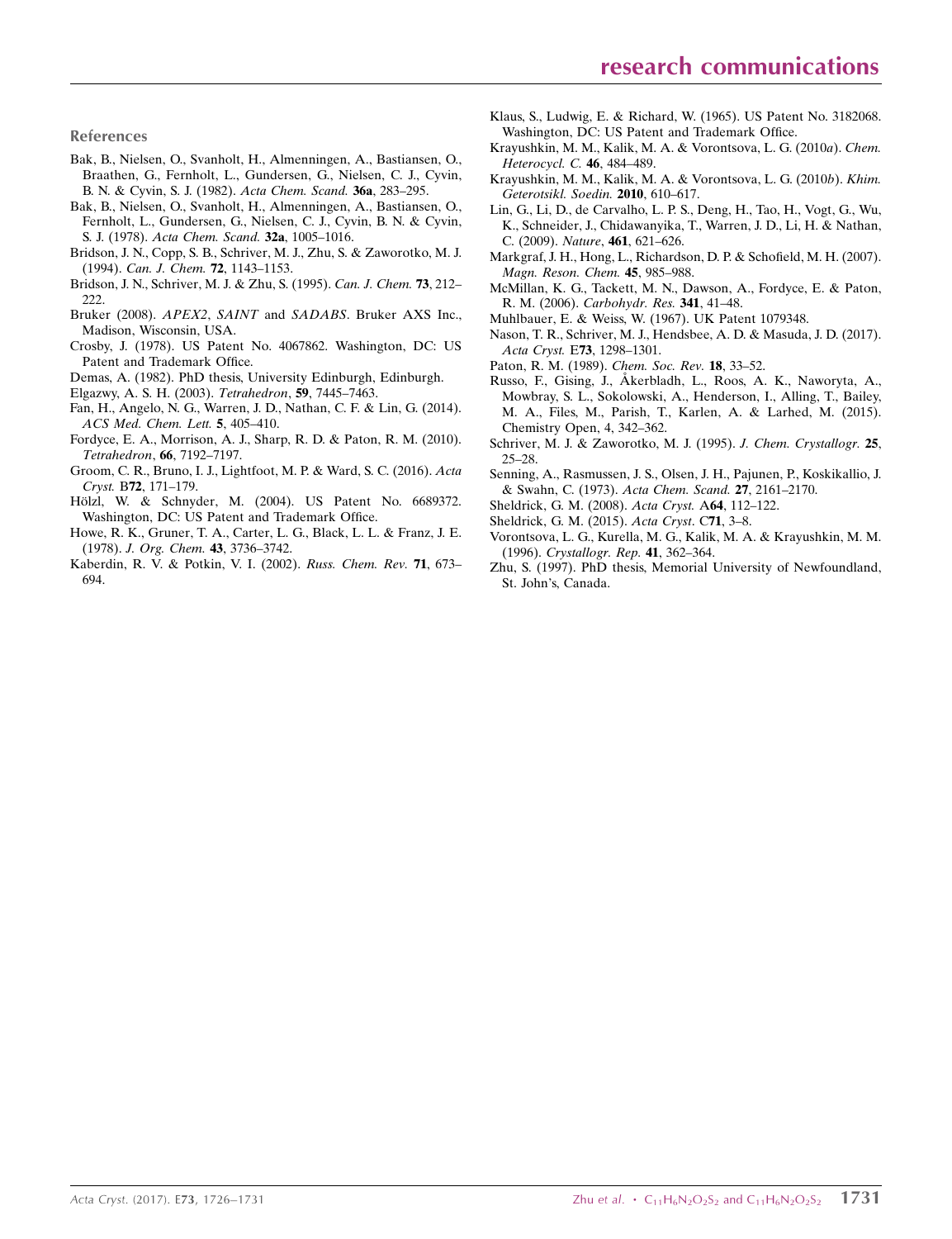# **supporting information**

*Acta Cryst.* (2017). E**73**, 1726-1731 [https://doi.org/10.1107/S2056989017015067]

**The crystal structures of two isomers of 5-(phenylisothiazolyl)-1,3,4-oxathiazol-2-one**

# **Shuguang Zhu, Melbourne J. Schriver, Arthur D. Hendsbee and Jason D. Masuda**

**Computing details** 

For both structures, data collection: *APEX2* (Bruker, 2008); cell refinement: *SAINT* (Bruker, 2008); data reduction: *SAINT* (Bruker, 2008); program(s) used to solve structure: *SHELXS97* (Sheldrick, 2008); program(s) used to refine structure: *SHELXL2014* (Sheldrick, 2015); software used to prepare material for publication: *SHELXL2014* (Sheldrick, 2015).

**5-(3-Phenylisothiazol-5-yl)-1,3,4-oxathiazol-2-one (I)** 

*Crystal data*

 $C_{11}H_6N_2O_2S_2$  $M_r = 262.30$ Triclinic, *P*1  $a = 7.2739(7)$  Å  $b = 11.2713(11)$  Å  $c = 14.6909(15)$  Å  $\alpha$  = 87.562 (1)<sup>o</sup>  $\beta$  = 78.341 (1)<sup>o</sup>  $\gamma$  = 71.624 (1)<sup>o</sup>  $V = 1119.16$  (19) Å<sup>3</sup>

# *Data collection*

Bruker APEXII CCD diffractometer Radiation source: fine-focus sealed tube *φ* and *ω* scans Absorption correction: multi-scan (SADABS; Bruker, 2008)  $T_{\text{min}} = 0.804, T_{\text{max}} = 0.936$ 7476 measured reflections

# *Refinement*

Refinement on *F*<sup>2</sup> Least-squares matrix: full  $R[F^2 > 2\sigma(F^2)] = 0.031$  $wR(F^2) = 0.106$  $S = 1.04$ 3862 reflections 308 parameters 0 restraints

 $Z = 4$  $F(000) = 536$  $D_x = 1.557$  Mg m<sup>-3</sup> Mo *Kα* radiation, *λ* = 0.71073 Å Cell parameters from 5699 reflections  $\theta$  = 2.4–28.6°  $\mu$  = 0.46 mm<sup>-1</sup>  $T = 296$  K Needle, colourless  $0.49 \times 0.25 \times 0.14$  mm

3862 independent reflections 3485 reflections with  $I > 2\sigma(I)$  $R_{\text{int}} = 0.015$  $\theta_{\text{max}} = 25.0^{\circ}, \theta_{\text{min}} = 1.9^{\circ}$  $h = -5 \rightarrow 8$  $k = -13 \rightarrow 13$ *l* = −17→17

Primary atom site location: structure-invariant direct methods Hydrogen site location: inferred from neighbouring sites H-atom parameters constrained  $w = 1/[\sigma^2(F_0^2) + (0.0697P)^2 + 0.2729P]$ where  $P = (F_o^2 + 2F_c^2)/3$  $(\Delta/\sigma)_{\text{max}}$  < 0.001  $\Delta\rho_{\text{max}} = 0.33$  e Å<sup>-3</sup>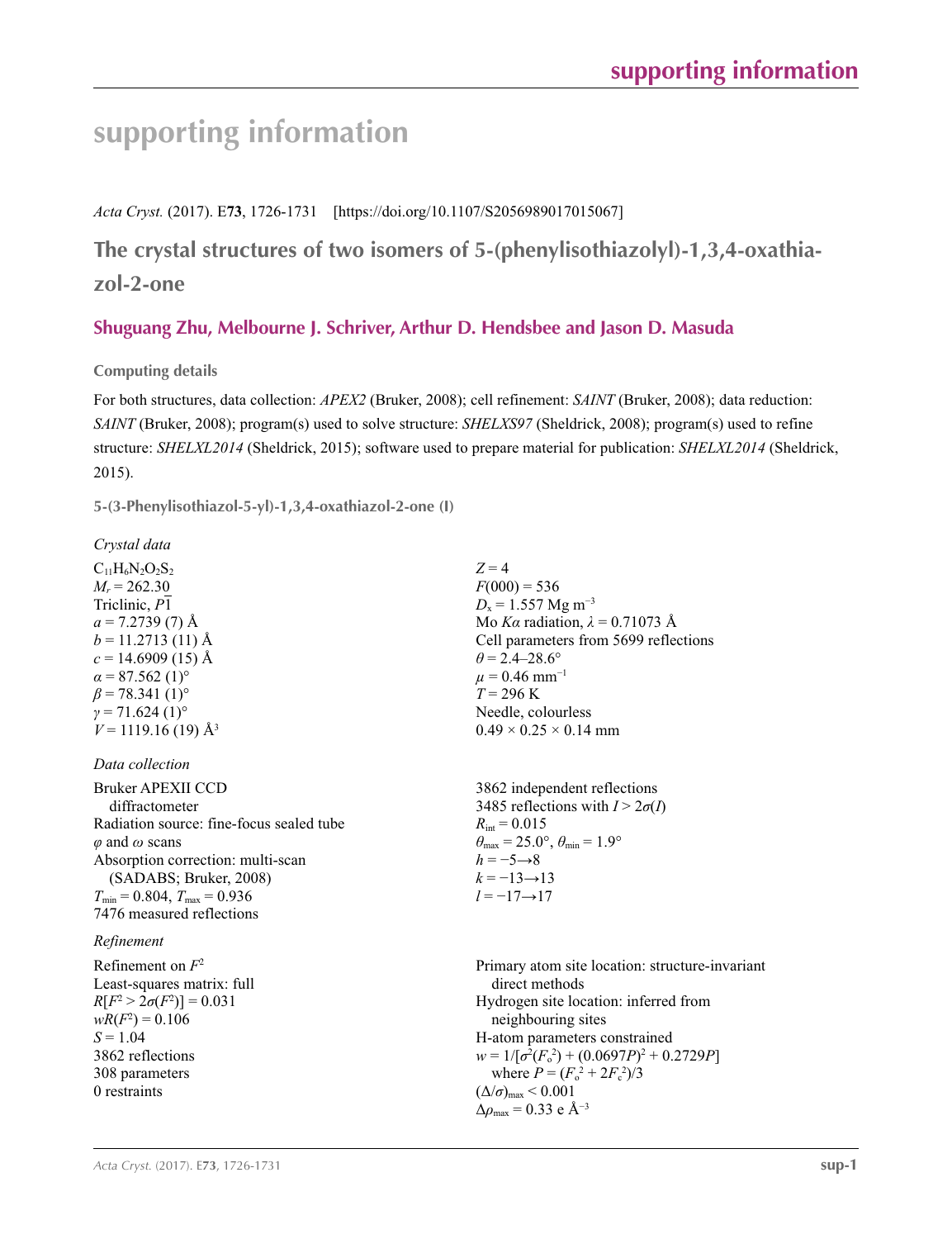$\Delta \rho_{\text{min}} = -0.23 \text{ e A}^{-3}$  Extinction correction: SHELXL2014 (Sheldrick, 2015), Fc\* =kFc[1+0.001xFc2 *λ*3 /sin(2*θ*)]-1/4 Extinction coefficient: 0.031 (3)

### *Special details*

**Geometry**. All esds (except the esd in the dihedral angle between two l.s. planes) are estimated using the full covariance matrix. The cell esds are taken into account individually in the estimation of esds in distances, angles and torsion angles; correlations between esds in cell parameters are only used when they are defined by crystal symmetry. An approximate (isotropic) treatment of cell esds is used for estimating esds involving l.s. planes.

*Fractional atomic coordinates and isotropic or equivalent isotropic displacement parameters (Å2 )*

|                   | $\boldsymbol{\chi}$ | $\mathcal{Y}$ | $\boldsymbol{Z}$ | $U_{\rm iso}*/U_{\rm eq}$ |  |
|-------------------|---------------------|---------------|------------------|---------------------------|--|
| S1                | 0.85294(8)          | 0.03895(4)    | 0.15683(4)       | 0.05223(17)               |  |
| O <sub>1</sub>    | 0.8238(2)           | 0.18576(13)   | 0.30252(9)       | 0.0593(4)                 |  |
| N1                | 0.8263(3)           | 0.12000(15)   | 0.05875(12)      | 0.0510(4)                 |  |
| C1                | 0.8229(3)           | 0.17293(17)   | 0.22295(13)      | 0.0446(4)                 |  |
| $\rm S2$          | 0.77918(10)         | 0.29901(5)    | $-0.10629(4)$    | 0.05823(18)               |  |
| O2                | 0.7971(2)           | 0.27252(11)   | 0.16249(8)       | 0.0443(3)                 |  |
| N2                | 0.7537(3)           | 0.44255(17)   | $-0.14107(11)$   | 0.0541(4)                 |  |
| C2                | 0.8016(3)           | 0.23440(17)   | 0.07498(12)      | 0.0415(4)                 |  |
| S <sub>3</sub>    | 0.59888(8)          | 0.83750(5)    | 0.55508(4)       | 0.05152(17)               |  |
| O <sub>3</sub>    | 0.6679(3)           | 0.59670(16)   | 0.59752(14)      | 0.0797(5)                 |  |
| N <sub>3</sub>    | 0.4193(2)           | 0.89051(14)   | 0.49359(11)      | 0.0454(4)                 |  |
| C <sub>3</sub>    | 0.7806(3)           | 0.33109(18)   | 0.00604(12)      | 0.0415(4)                 |  |
| S <sub>4</sub>    | 0.09624(8)          | 0.94818(4)    | 0.37616(4)       | 0.05119(17)               |  |
| <b>O4</b>         | 0.4345(2)           | 0.68529(12)   | 0.51338(9)       | 0.0472(3)                 |  |
| N <sub>4</sub>    | $-0.0487(3)$        | 0.89146(15)   | 0.33086(11)      | 0.0479(4)                 |  |
| C4                | 0.7628(3)           | 0.45417(17)   | 0.01441(12)      | 0.0419(4)                 |  |
| H4B               | 0.7607              | 0.4931        | 0.0693           | $0.050*$                  |  |
| C <sub>5</sub>    | 0.7479(3)           | 0.51552(18)   | $-0.07130(12)$   | 0.0410(4)                 |  |
| C6                | 0.7266(3)           | 0.64887(18)   | $-0.08776(13)$   | 0.0425(4)                 |  |
| C7                | 0.7228(3)           | 0.72818(19)   | $-0.01704(14)$   | 0.0503(5)                 |  |
| H7A               | 0.7348              | 0.6969        | 0.0418           | $0.060*$                  |  |
| C8                | 0.7015(3)           | 0.8528(2)     | $-0.03326(18)$   | 0.0604(6)                 |  |
| H <sub>8</sub> A  | 0.6980              | 0.9050        | 0.0149           | $0.073*$                  |  |
| C9                | 0.6854(3)           | 0.9007(2)     | $-0.12035(19)$   | 0.0652(6)                 |  |
| H <sub>9</sub> A  | 0.6719              | 0.9847        | $-0.1312$        | $0.078*$                  |  |
| C10               | 0.6895(4)           | 0.8231(2)     | $-0.19106(17)$   | 0.0658(6)                 |  |
| H10A              | 0.6784              | 0.8551        | $-0.2498$        | $0.079*$                  |  |
| C11               | 0.7101(3)           | 0.6982(2)     | $-0.17573(15)$   | 0.0553(5)                 |  |
| H <sub>11</sub> A | 0.7129              | 0.6467        | $-0.2242$        | $0.066*$                  |  |
| C12               | 0.5796(3)           | 0.68671(19)   | 0.56116(15)      | 0.0526(5)                 |  |
| C13               | 0.3557(3)           | 0.80060(16)   | 0.47969(12)      | 0.0396(4)                 |  |
| C14               | 0.2024(3)           | 0.81178(16)   | 0.42756(12)      | 0.0399(4)                 |  |
| C15               | 0.1224(3)           | 0.72317(17)   | 0.40912(12)      | 0.0411(4)                 |  |
| H <sub>15</sub> A | 0.1576              | 0.6415        | 0.4299           | $0.049*$                  |  |
| C16               | $-0.0219(3)$        | 0.77277(16)   | 0.35387(12)      | 0.0400(4)                 |  |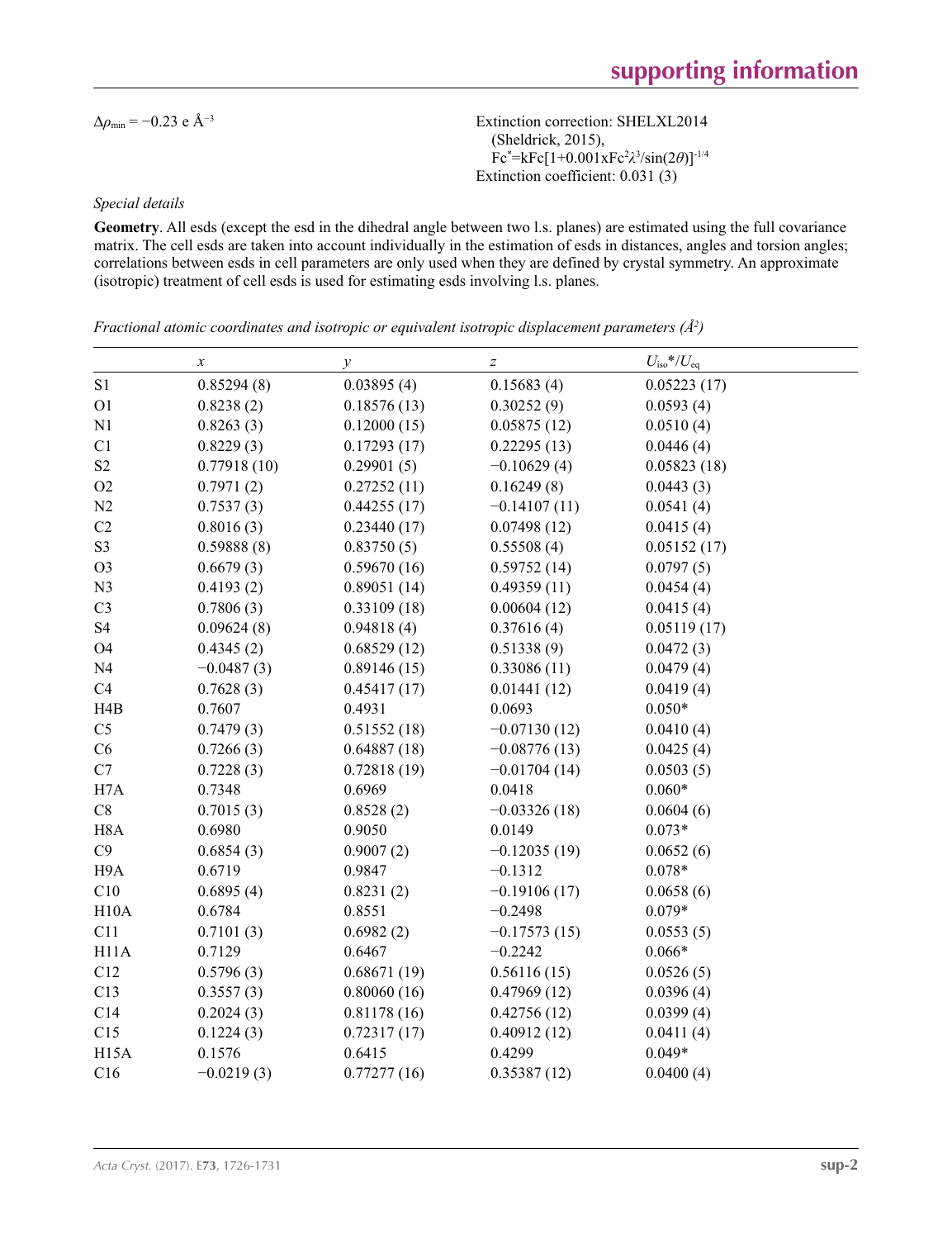| C17             | $-0.1434(3)$ | 0.70474(18) | 0.32326(12) | 0.0430(4) |
|-----------------|--------------|-------------|-------------|-----------|
| C18             | $-0.2967(3)$ | 0.7675(2)   | 0.27896(14) | 0.0523(5) |
| H18A            | $-0.3229$    | 0.8525      | 0.2681      | $0.063*$  |
| C19             | $-0.4109(3)$ | 0.7038(2)   | 0.25083(15) | 0.0595(6) |
| H19A            | $-0.5127$    | 0.7462      | 0.2207      | $0.071*$  |
| C20             | $-0.3750(3)$ | 0.5778(2)   | 0.26715(16) | 0.0622(6) |
| H20A            | $-0.4528$    | 0.5355      | 0.2485      | $0.075*$  |
| C <sub>21</sub> | $-0.2239(4)$ | 0.5153(2)   | 0.31101(18) | 0.0665(6) |
| H21A            | $-0.1988$    | 0.4303      | 0.3219      | $0.080*$  |
| C22             | $-0.1083(3)$ | 0.5782(2)   | 0.33915(16) | 0.0551(5) |
| H22A            | $-0.0063$    | 0.5351      | 0.3690      | $0.066*$  |
|                 |              |             |             |           |

*Atomic displacement parameters (Å2 )*

|                | $U^{11}$   | $U^{22}$   | $U^{33}$   | $U^{12}$      | $U^{13}$      | $U^{23}$      |
|----------------|------------|------------|------------|---------------|---------------|---------------|
| S1             | 0.0666(4)  | 0.0408(3)  | 0.0557(3)  | $-0.0208(2)$  | $-0.0206(2)$  | 0.0026(2)     |
| O <sub>1</sub> | 0.0852(11) | 0.0496(8)  | 0.0412(8)  | $-0.0173(7)$  | $-0.0144(7)$  | 0.0018(6)     |
| N1             | 0.0606(11) | 0.0476(9)  | 0.0501(9)  | $-0.0188(8)$  | $-0.0199(8)$  | $-0.0004(7)$  |
| C1             | 0.0459(10) | 0.0403(9)  | 0.0471(11) | $-0.0130(8)$  | $-0.0093(8)$  | 0.0029(8)     |
| S2             | 0.0818(4)  | 0.0563(3)  | 0.0435(3)  | $-0.0271(3)$  | $-0.0187(3)$  | $-0.0022(2)$  |
| O2             | 0.0543(8)  | 0.0386(7)  | 0.0404(7)  | $-0.0131(6)$  | $-0.0127(6)$  | 0.0008(5)     |
| N2             | 0.0673(11) | 0.0586(10) | 0.0407(9)  | $-0.0234(9)$  | $-0.0148(8)$  | 0.0033(7)     |
| C2             | 0.0387(9)  | 0.0452(10) | 0.0420(9)  | $-0.0133(8)$  | $-0.0108(7)$  | $-0.0007(7)$  |
| S <sub>3</sub> | 0.0545(3)  | 0.0546(3)  | 0.0554(3)  | $-0.0224(2)$  | $-0.0255(2)$  | 0.0045(2)     |
| O <sub>3</sub> | 0.0906(13) | 0.0567(10) | 0.1022(14) | $-0.0145(9)$  | $-0.0602(11)$ | 0.0188(9)     |
| N <sub>3</sub> | 0.0500(9)  | 0.0432(8)  | 0.0505(9)  | $-0.0191(7)$  | $-0.0202(7)$  | 0.0050(7)     |
| C <sub>3</sub> | 0.0358(9)  | 0.0496(10) | 0.0399(9)  | $-0.0125(8)$  | $-0.0105(7)$  | 0.0008(7)     |
| S4             | 0.0666(3)  | 0.0398(3)  | 0.0594(3)  | $-0.0221(2)$  | $-0.0330(3)$  | 0.0094(2)     |
| <b>O4</b>      | 0.0534(8)  | 0.0396(7)  | 0.0538(8)  | $-0.0150(6)$  | $-0.0225(6)$  | 0.0052(6)     |
| N <sub>4</sub> | 0.0575(10) | 0.0443(9)  | 0.0500(9)  | $-0.0191(7)$  | $-0.0244(7)$  | 0.0048(7)     |
| C4             | 0.0408(10) | 0.0469(10) | 0.0387(9)  | $-0.0130(8)$  | $-0.0099(7)$  | $-0.0016(7)$  |
| C <sub>5</sub> | 0.0322(9)  | 0.0530(10) | 0.0381(9)  | $-0.0136(7)$  | $-0.0070(7)$  | $-0.0002(8)$  |
| C6             | 0.0329(9)  | 0.0512(10) | 0.0434(9)  | $-0.0129(7)$  | $-0.0084(7)$  | 0.0039(8)     |
| C7             | 0.0424(10) | 0.0569(12) | 0.0515(11) | $-0.0151(9)$  | $-0.0098(8)$  | 0.0013(9)     |
| $\rm{C}8$      | 0.0518(12) | 0.0536(12) | 0.0756(15) | $-0.0155(10)$ | $-0.0120(11)$ | $-0.0060(10)$ |
| C9             | 0.0525(13) | 0.0535(12) | 0.0885(17) | $-0.0163(10)$ | $-0.0142(11)$ | 0.0128(12)    |
| C10            | 0.0649(15) | 0.0684(14) | 0.0657(14) | $-0.0224(11)$ | $-0.0186(11)$ | 0.0252(12)    |
| C11            | 0.0554(12) | 0.0638(13) | 0.0487(11) | $-0.0201(10)$ | $-0.0139(9)$  | 0.0073(9)     |
| C12            | 0.0551(12) | 0.0499(11) | 0.0563(12) | $-0.0133(9)$  | $-0.0248(9)$  | 0.0056(9)     |
| C13            | 0.0423(10) | 0.0378(9)  | 0.0394(9)  | $-0.0129(7)$  | $-0.0094(7)$  | 0.0012(7)     |
| C14            | 0.0419(10) | 0.0391(9)  | 0.0399(9)  | $-0.0125(7)$  | $-0.0115(7)$  | 0.0016(7)     |
| C15            | 0.0418(10) | 0.0377(9)  | 0.0456(10) | $-0.0134(7)$  | $-0.0119(8)$  | 0.0033(7)     |
| C16            | 0.0411(10) | 0.0416(9)  | 0.0380(9)  | $-0.0139(7)$  | $-0.0081(7)$  | 0.0002(7)     |
| C17            | 0.0419(10) | 0.0496(10) | 0.0391(9)  | $-0.0179(8)$  | $-0.0046(7)$  | $-0.0051(7)$  |
| C18            | 0.0532(12) | 0.0622(12) | 0.0491(11) | $-0.0252(10)$ | $-0.0164(9)$  | 0.0030(9)     |
| C19            | 0.0531(12) | 0.0857(16) | 0.0502(11) | $-0.0313(11)$ | $-0.0171(9)$  | $-0.0032(11)$ |
| C20            | 0.0600(14) | 0.0822(16) | 0.0566(12) | $-0.0385(12)$ | $-0.0090(10)$ | $-0.0175(11)$ |
| C21            | 0.0719(16) | 0.0575(13) | 0.0790(16) | $-0.0310(11)$ | $-0.0153(12)$ | $-0.0107(11)$ |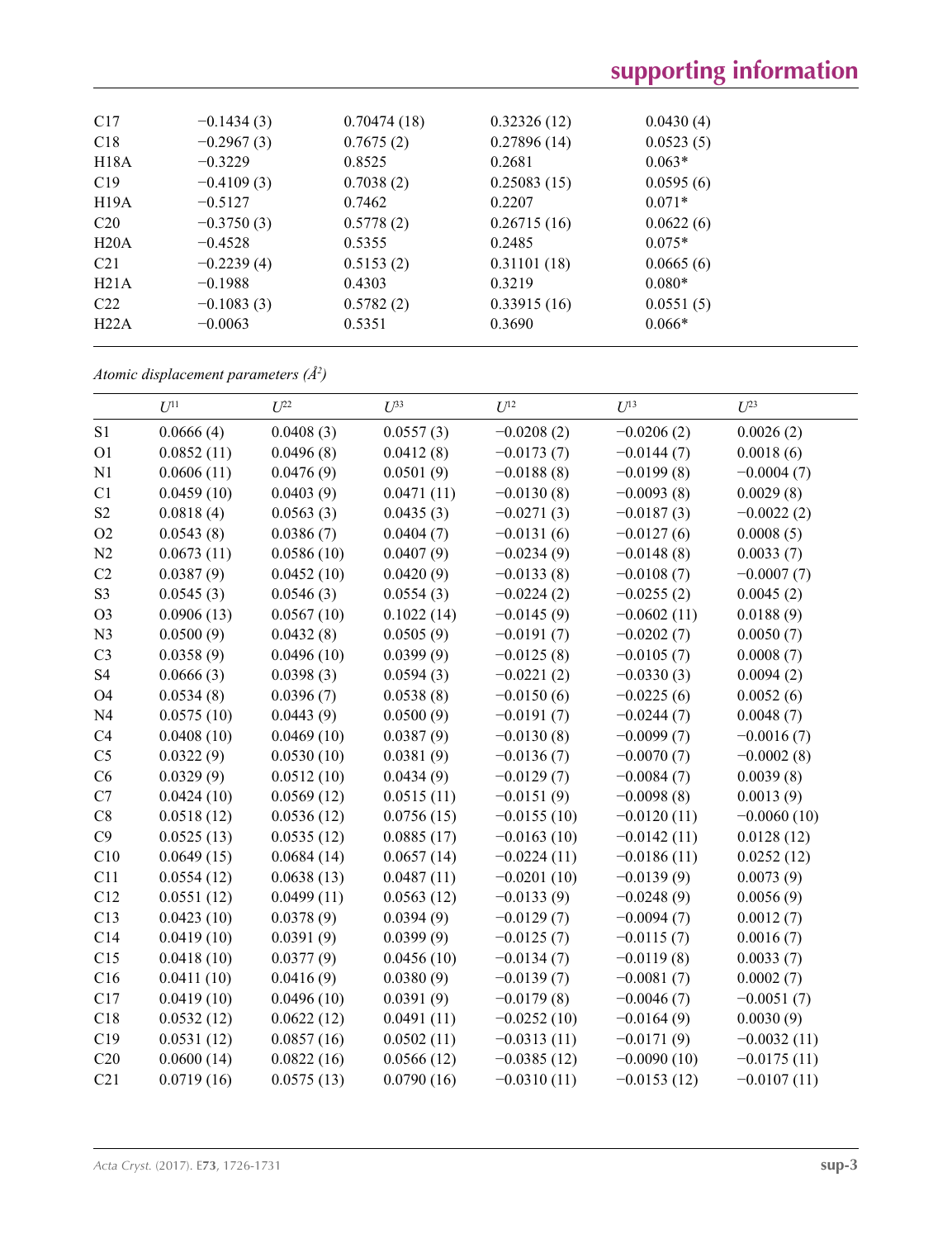# **supporting information**

| C <sub>22</sub> | 0.0540(12)                            | 0.0494(11)  | 0.0671(13) | $-0.0195(9)$       | $-0.0170(10)$ | $-0.0051(9)$ |
|-----------------|---------------------------------------|-------------|------------|--------------------|---------------|--------------|
|                 | Geometric parameters $(\AA, \degree)$ |             |            |                    |               |              |
| $S1 - N1$       |                                       | 1.6845(17)  |            | $C7-C8$            |               | 1.380(3)     |
| $S1 - C1$       |                                       | 1.7616(19)  |            | $C7 - H7A$         |               | 0.9300       |
| $O1 - C1$       |                                       | 1.185(2)    |            | $C8-C9$            |               | 1.380(3)     |
| $N1 - C2$       |                                       | 1.271(2)    |            | $C8 - H8A$         |               | 0.9300       |
| $C1 - 02$       |                                       | 1.391(2)    |            | $C9 - C10$         |               | 1.376(4)     |
| $S2 - N2$       |                                       | 1.6406(18)  |            | $C9 - H9A$         |               | 0.9300       |
| $S2-C3$         |                                       | 1.7071(18)  |            | $C10 - C11$        |               | 1.382(3)     |
| $O2 - C2$       |                                       | 1.364(2)    |            | $C10 - H10A$       |               | 0.9300       |
| $N2-C5$         |                                       | 1.327(2)    |            | $C11 - H11A$       |               | 0.9300       |
| $C2-C3$         |                                       | 1.449(3)    |            | $C13 - C14$        |               | 1.447(3)     |
| $S3 - N3$       |                                       | 1.6790(16)  |            | $C14 - C15$        |               | 1.365(3)     |
| $S3 - C12$      |                                       | 1.746(2)    |            | $C15 - C16$        |               | 1.417(3)     |
| $O3 - C12$      |                                       | 1.187(3)    |            | $C15 - H15A$       |               | 0.9300       |
| $N3 - C13$      |                                       | 1.278(2)    |            | $C16 - C17$        |               | 1.479(3)     |
| $C3-C4$         |                                       | 1.361(3)    |            | $C17-C22$          |               | 1.386(3)     |
| $S4 - N4$       |                                       | 1.6457(17)  |            | $C17 - C18$        |               | 1.387(3)     |
| $S4 - C14$      |                                       | 1.7084(18)  |            | $C18 - C19$        |               | 1.384(3)     |
| $O4 - C13$      |                                       | 1.361(2)    |            | $C18 - H18A$       |               | 0.9300       |
| $O4 - C12$      |                                       | 1.385(2)    |            | $C19 - C20$        |               | 1.380(4)     |
| $N4 - C16$      |                                       | 1.329(2)    |            | C19-H19A           |               | 0.9300       |
| $C4 - C5$       |                                       | 1.417(3)    |            | $C20 - C21$        |               | 1.371(4)     |
| $C4 - H4B$      |                                       | 0.9300      |            | $C20 - H20A$       |               | 0.9300       |
| $C5-C6$         |                                       | 1.476(3)    |            | $C21 - C22$        |               | 1.386(3)     |
| $C6-C7$         |                                       | 1.390(3)    |            | $C21 - H21A$       |               | 0.9300       |
| $C6 - C11$      |                                       | 1.398(3)    |            | $C22-H22A$         |               | 0.9300       |
| $N1 - S1 - C1$  |                                       | 93.13(8)    |            | C9-C10-H10A        |               | 119.6        |
| $C2 - N1 - S1$  |                                       | 109.43(14)  |            | $C11 - C10 - H10A$ |               | 119.6        |
| $O1 - C1 - O2$  |                                       | 122.21(17)  |            | $C10-C11-C6$       |               | 120.3(2)     |
| $O1 - C1 - S1$  |                                       | 131.23(16)  |            | $C10-C11-H11A$     |               | 119.9        |
| $O2 - C1 - S1$  |                                       | 106.56(13)  |            | $C6-C11-H11A$      |               | 119.9        |
| $N2 - S2 - C3$  |                                       | 94.78 (9)   |            | $O3 - C12 - O4$    |               | 122.3(2)     |
| $C2 - 02 - C1$  |                                       | 111.28(14)  |            | $O3 - C12 - S3$    |               | 130.15(18)   |
| $C5 - N2 - S2$  |                                       | 110.54(13)  |            | $O4 - C12 - S3$    |               | 107.58(13)   |
| $N1 - C2 - 02$  |                                       | 119.58(17)  |            | $N3 - C13 - O4$    |               | 120.27(17)   |
| $N1-C2-C3$      |                                       | 124.86 (17) |            | $N3 - C13 - C14$   |               | 123.90(17)   |
| $O2-C2-C3$      |                                       | 115.55(16)  |            | $O4 - C13 - C14$   |               | 115.82 (16)  |
|                 | $N3 - S3 - C12$                       | 93.31 (9)   |            | $C15-C14-C13$      |               | 128.92(17)   |
|                 | $C13 - N3 - S3$                       | 108.63(13)  |            | $C15 - C14 - S4$   |               | 109.41(14)   |
| $C4-C3-C2$      |                                       | 129.89(17)  |            | $C13 - C14 - S4$   |               | 121.66(14)   |
| $C4-C3-S2$      |                                       | 108.82(14)  |            | $C14-C15-C16$      |               | 110.62(16)   |
| $C2 - C3 - S2$  |                                       | 121.28(14)  |            | $C14 - C15 - H15A$ |               | 124.7        |
|                 | $N4 - S4 - C14$                       | 94.50(9)    |            | $C16-C15-H15A$     |               | 124.7        |
|                 | $C13 - 04 - C12$                      | 110.20(15)  |            | $N4 - C16 - C15$   |               | 115.12(16)   |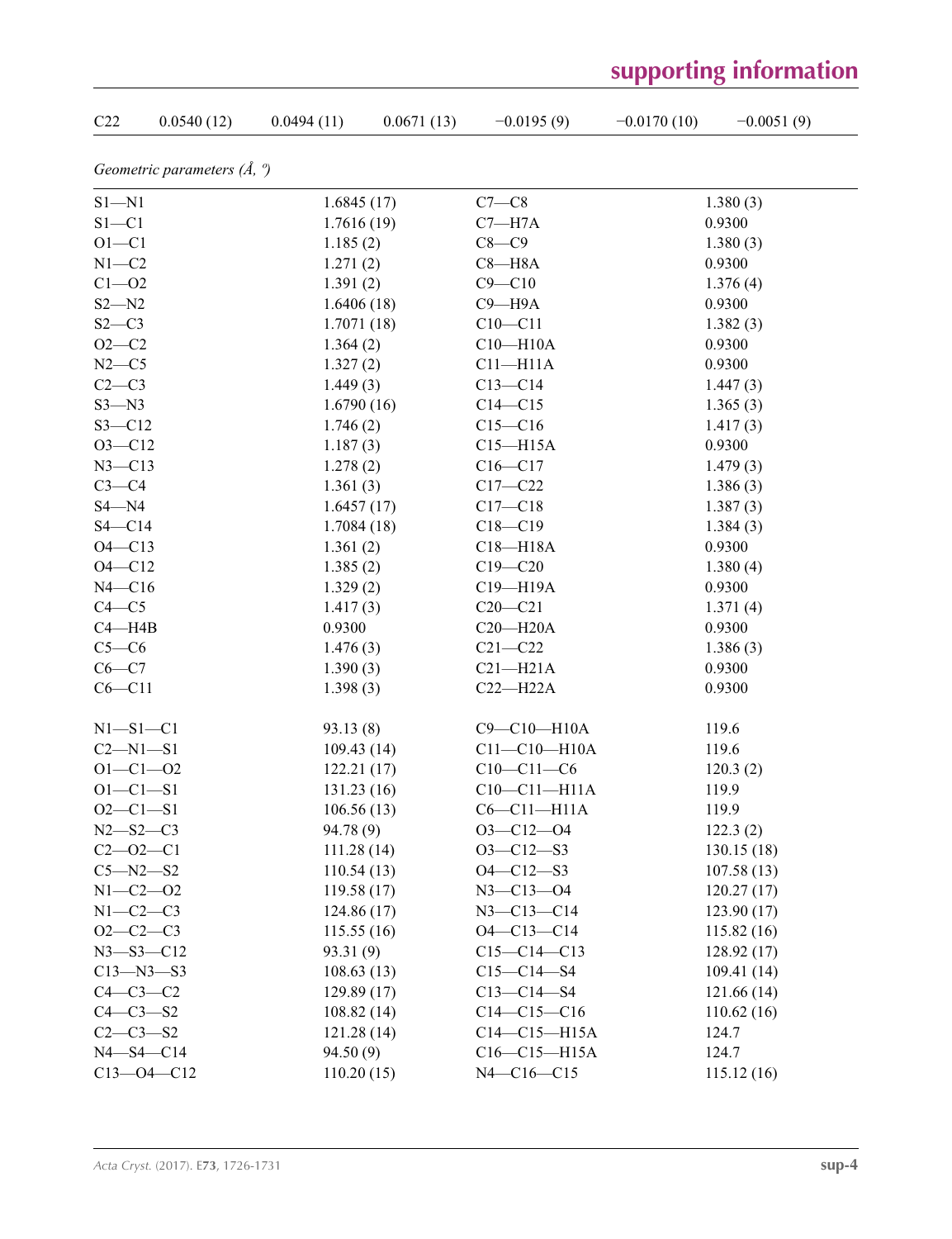| $C16 - N4 - S4$  | 110.35(13) | $N4 - C16 - C17$   | 119.36(16) |
|------------------|------------|--------------------|------------|
| $C3-C4-C5$       | 111.36(16) | $C15 - C16 - C17$  | 125.51(16) |
| $C3-C4-H4B$      | 124.3      | $C22 - C17 - C18$  | 118.80(18) |
| $C5-C4-H4B$      | 124.3      | $C22-C17-C16$      | 120.93(18) |
| $N2-C5-C4$       | 114.50(17) | $C18 - C17 - C16$  | 120.26(17) |
| $N2-C5-C6$       | 119.40(16) | $C19 - C18 - C17$  | 120.2(2)   |
| $C4-C5-C6$       | 126.10(16) | $C19 - C18 - H18A$ | 119.9      |
| $C7-C6-C11$      | 118.40(19) | $C17 - C18 - H18A$ | 119.9      |
| $C7-C6-C5$       | 121.30(17) | $C20-C19-C18$      | 120.6(2)   |
| $C11-C6-C5$      | 120.29(18) | $C20-C19-H19A$     | 119.7      |
| $C8 - C7 - C6$   | 120.7(2)   | $C18 - C19 - H19A$ | 119.7      |
| $C8-C7-H7A$      | 119.7      | $C21 - C20 - C19$  | 119.5(2)   |
| $C6-C7-H7A$      | 119.7      | $C21 - C20 - H20A$ | 120.2      |
| $C7 - C8 - C9$   | 120.5(2)   | $C19 - C20 - H20A$ | 120.2      |
| $C7-C8-H8A$      | 119.7      | $C20-C21-C22$      | 120.3(2)   |
| $C9-C8-H8A$      | 119.7      | $C20-C21-H21A$     | 119.8      |
| $C10-C9-C8$      | 119.4(2)   | $C22-C21-H21A$     | 119.8      |
| $C10-C9-H9A$     | 120.3      | $C17 - C22 - C21$  | 120.6(2)   |
| $C8-C9$ —H9A     | 120.3      | $C17 - C22 - H22A$ | 119.7      |
| $C9 - C10 - C11$ | 120.7(2)   | $C21 - C22 - H22A$ | 119.7      |
|                  |            |                    |            |

**5-(3-Phenylisothiazol-4-yl)-1,3,4-oxathiazol-2-one (II)** 

*Crystal data*  $C_{11}H_6N_2O_2S_2$  $M_r = 262.30$ Monoclinic, *P*21/*c*  $a = 9.7202(6)$  Å  $b = 9.9723(6)$  Å  $c = 11.2165(7)$  Å  $\beta$  = 90.399 (1)<sup>o</sup>  $V = 1087.22$  (12) Å<sup>3</sup>  $Z = 4$ 

# *Data collection*

Bruker APEXII CCD diffractometer *φ* and *ω* scans Absorption correction: multi-scan (SADABS; Bruker, 2008)  $T_{\text{min}} = 0.719$ ,  $T_{\text{max}} = 0.837$ 8041 measured reflections

# *Refinement*

Refinement on *F*<sup>2</sup> Least-squares matrix: full  $R[F^2 > 2\sigma(F^2)] = 0.030$  $wR(F^2) = 0.083$  $S = 1.02$ 2362 reflections 155 parameters 0 restraints

 $F(000) = 536$  $D_x = 1.602$  Mg m<sup>-3</sup> Mo *Kα* radiation,  $\lambda = 0.71073$  Å Cell parameters from 6714 reflections  $\theta$  = 2.7–28.3°  $\mu$  = 0.48 mm<sup>-1</sup>  $T = 296$  K Block, colorless  $0.48 \times 0.43 \times 0.37$  mm

2362 independent reflections 2228 reflections with  $I > 2\sigma(I)$  $R_{\text{int}} = 0.017$  $\theta_{\text{max}} = 27.0^{\circ}, \theta_{\text{min}} = 2.9^{\circ}$  $h = -12 \rightarrow 12$  $k = -12 \rightarrow 9$ *l* = −14→14

Hydrogen site location: inferred from neighbouring sites H-atom parameters constrained  $w = 1/[\sigma^2 (F_o^2) + (0.0465P)^2 + 0.4061P]$ where  $P = (F_o^2 + 2F_c^2)/3$  $(\Delta/\sigma)_{\text{max}} = 0.001$ Δ*ρ*max = 0.37 e Å−3  $\Delta\rho_{\text{min}} = -0.28$  e Å<sup>-3</sup>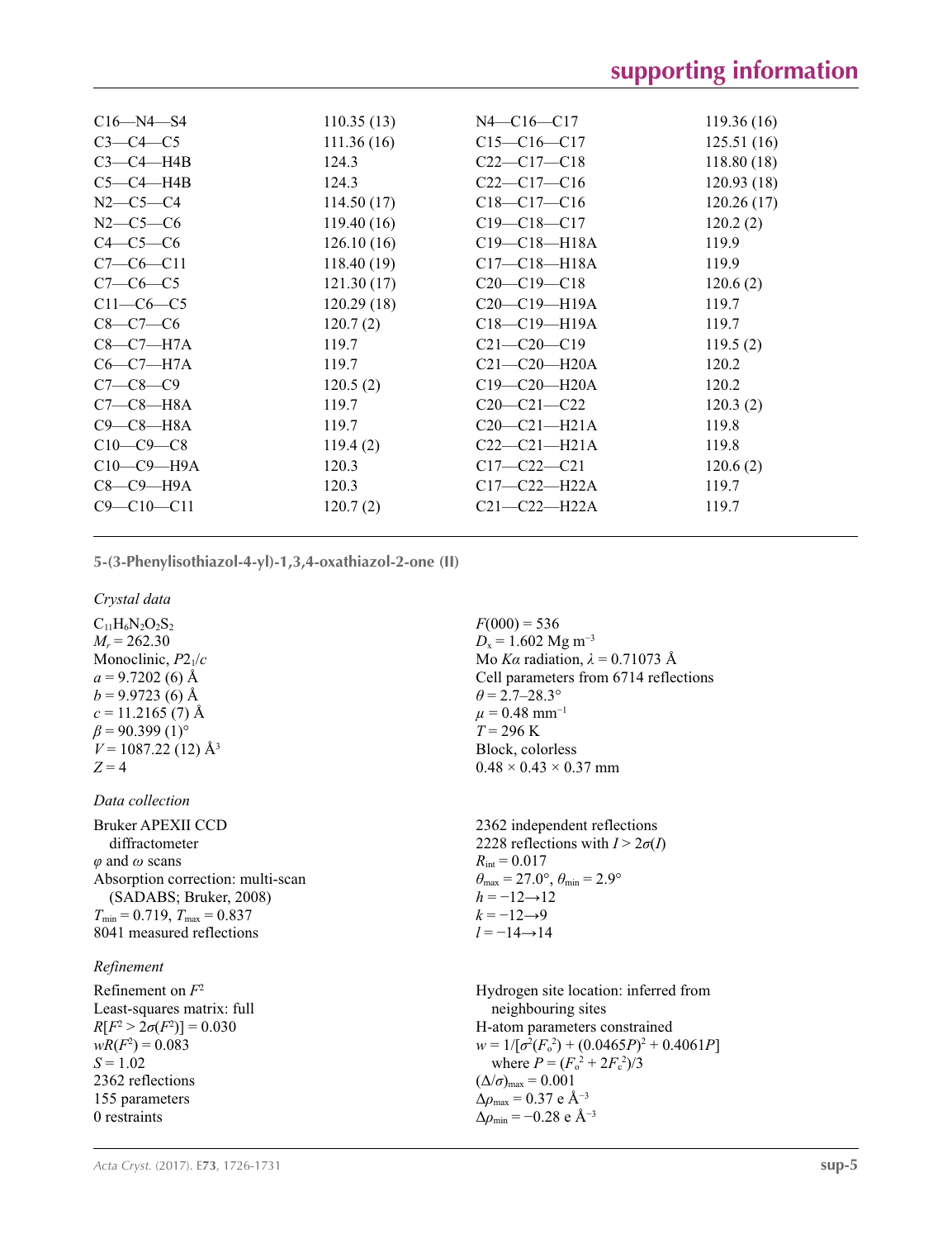Extinction correction: SHELXL2014 (Sheldrick, 2015), Fc\* =kFc[1+0.001xFc2 *λ*3 /sin(2*θ*)]-1/4 Extinction coefficient: 0.018 (2)

*Special details*

**Geometry**. All esds (except the esd in the dihedral angle between two l.s. planes) are estimated using the full covariance matrix. The cell esds are taken into account individually in the estimation of esds in distances, angles and torsion angles; correlations between esds in cell parameters are only used when they are defined by crystal symmetry. An approximate (isotropic) treatment of cell esds is used for estimating esds involving l.s. planes.

|                  | $\mathcal{X}$ | $\mathcal{Y}$ | $\boldsymbol{Z}$ | $U_{\rm iso}$ */ $U_{\rm eq}$ |
|------------------|---------------|---------------|------------------|-------------------------------|
| S <sub>2</sub>   | 0.45224(4)    | 0.17168(4)    | 0.50567(3)       | 0.04262(13)                   |
| S1               | 0.88687(4)    | 0.63218(4)    | 0.59213(4)       | 0.04650(14)                   |
| O <sub>1</sub>   | 0.65815(9)    | 0.53305(10)   | 0.65111(8)       | 0.0330(2)                     |
| C1               | 0.74809(14)   | 0.63165(15)   | 0.69017(12)      | 0.0365(3)                     |
| C <sub>3</sub>   | 0.62185(13)   | 0.35992(13)   | 0.50912(11)      | 0.0288(3)                     |
| O <sub>2</sub>   | 0.72696(12)   | 0.69783(14)   | 0.77664(11)      | 0.0542(3)                     |
| C <sub>2</sub>   | 0.70630(13)   | 0.47087(13)   | 0.55025(10)      | 0.0288(3)                     |
| N2               | 0.55493(14)   | 0.18187(13)   | 0.38899(11)      | 0.0427(3)                     |
| N1               | 0.82008(12)   | 0.51010(13)   | 0.50596(10)      | 0.0395(3)                     |
| C <sub>4</sub>   | 0.51836(13)   | 0.30589(14)   | 0.57667(12)      | 0.0330(3)                     |
| H <sub>4</sub>   | 0.4894        | 0.3384        | 0.6501           | $0.040*$                      |
| C <sub>5</sub>   | 0.63936(13)   | 0.28477(14)   | 0.40146(11)      | 0.0325(3)                     |
| C6               | 0.74116(14)   | 0.31005(14)   | 0.30578(11)      | 0.0337(3)                     |
| C11              | 0.83741(15)   | 0.21201(15)   | 0.27851(13)      | 0.0386(3)                     |
| H11A             | 0.8384        | 0.1317        | 0.3206           | $0.046*$                      |
| C7               | 0.73957(18)   | 0.42883(17)   | 0.24153(14)      | 0.0472(4)                     |
| H7A              | 0.6757        | 0.4951        | 0.2595           | $0.057*$                      |
| C10              | 0.93225(15)   | 0.23383(18)   | 0.18830(14)      | 0.0465(4)                     |
| H10A             | 0.9976        | 0.1687        | 0.1710           | $0.056*$                      |
| C9               | 0.92952(19)   | 0.3518(2)     | 0.12467(15)      | 0.0530(4)                     |
| H9A              | 0.9927        | 0.3662        | 0.0641           | $0.064*$                      |
| C8               | 0.8330(2)     | 0.4488(2)     | 0.15076(15)      | 0.0560(4)                     |
| H <sub>8</sub> A | 0.8307        | 0.5280        | 0.1070           | $0.067*$                      |

*Fractional atomic coordinates and isotropic or equivalent isotropic displacement parameters (Å2 )*

*Atomic displacement parameters (Å2 )*

|                | $U^{11}$  | I/22      | $U^{33}$  | $U^{12}$       | $U^{13}$    | $L^{23}$       |
|----------------|-----------|-----------|-----------|----------------|-------------|----------------|
| S <sub>2</sub> | 0.0448(2) | 0.0372(2) | 0.0460(2) | $-0.01130(15)$ | 0.00795(16) | $-0.00051(15)$ |
| S <sub>1</sub> | 0.0414(2) | 0.0518(3) | 0.0465(2) | $-0.01591(16)$ | 0.01521(16) | $-0.01786(17)$ |
| O <sub>1</sub> | 0.0314(4) | 0.0366(5) | 0.0311(4) | $-0.0004(4)$   | 0.0070(3)   | $-0.0061(4)$   |
| C1             | 0.0343(6) | 0.0385(7) | 0.0368(7) | 0.0007(5)      | 0.0045(5)   | $-0.0079(6)$   |
| C <sub>3</sub> | 0.0290(6) | 0.0297(6) | 0.0277(6) | 0.0022(5)      | 0.0018(4)   | 0.0015(5)      |
| O <sub>2</sub> | 0.0487(6) | 0.0632(7) | 0.0508(6) | $-0.0034(5)$   | 0.0123(5)   | $-0.0286(6)$   |
| C <sub>2</sub> | 0.0309(6) | 0.0307(6) | 0.0248(5) | 0.0034(5)      | 0.0032(4)   | $-0.0011(5)$   |
| N <sub>2</sub> | 0.0485(7) | 0.0387(7) | 0.0409(6) | $-0.0091(5)$   | 0.0072(5)   | $-0.0070(5)$   |
|                |           |           |           |                |             |                |